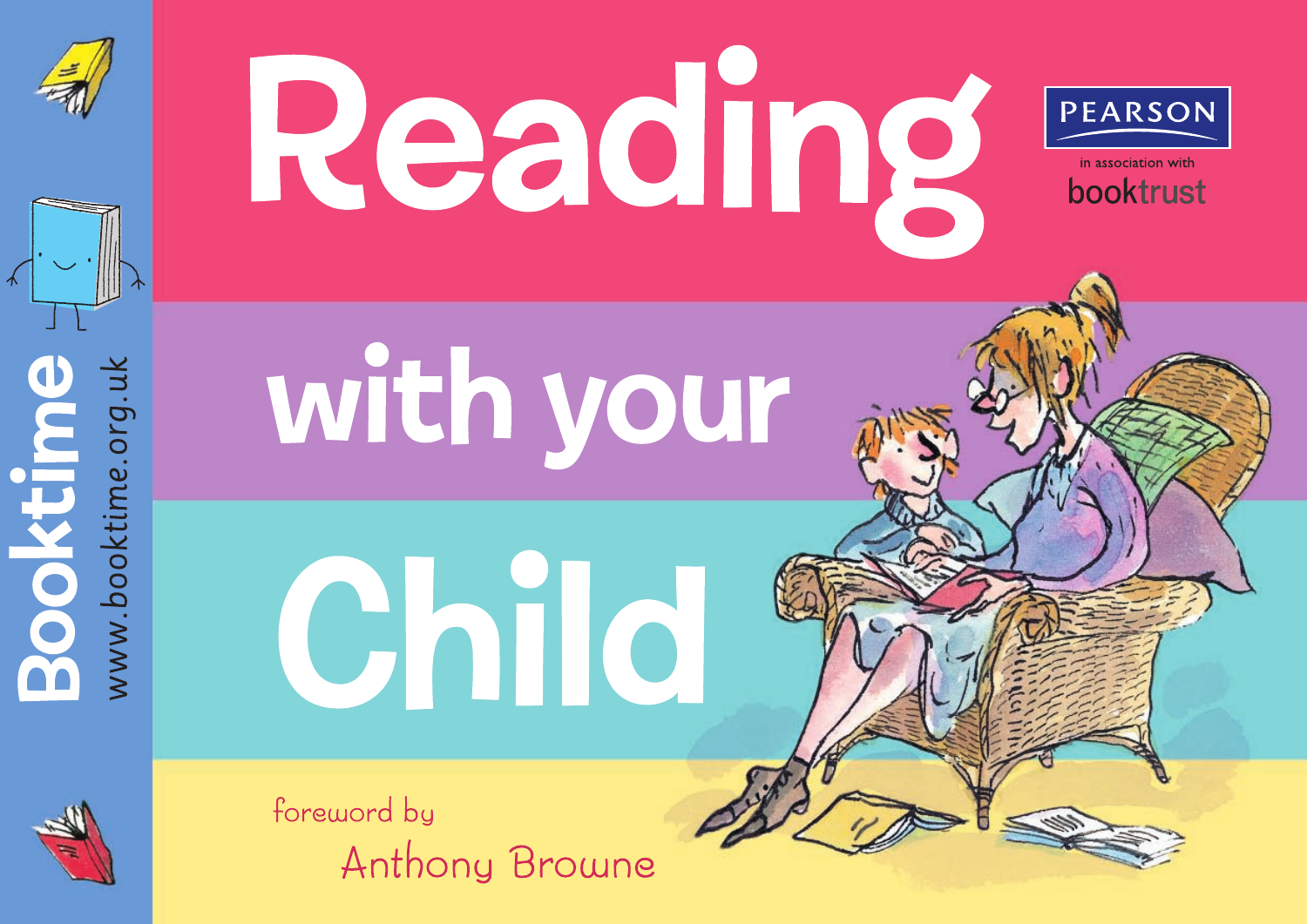



Sometimes the illustrations will tell a slightly different story from the words, by suggesting what the character is thinking or feeling. Sometimes they may even contradict the text. The way an artist places characters in a scene, uses colour, light and shade, can tell us far more of the story than the words. These are all clues to understanding, to be discovered and talked about, together. It is a valuable experience, for both parent and child.<br>Arthony Browne

With a picture book the child looks at the pictures while the adult reads the text. This leads  $\lambda$  to surprising and stimulating shared conversations between the two, as text and pictures  $^{\backprime}$  are explored and pored over. In the best picture books there is often a mysterious gap between the pictures and the words, a sap that is filled by the child's imagination.

Anthony Browne, Children's Laureate 2009-11

# Sharing books

This booklet was produced by Booktime, a free books programme for reception-age children that encourages reading together for fun and for pleasure. For more information,

> Sharing a book with a child is fun. It's a time for closeness, laughing and talking together.



It's good to involve everyone –  $\mathbb{Q}$ brothers, sisters, grannies and granddads - the circle of people important in your family.

The reading of picture books with your child is one of the most important and enjoyable ways of spending time together. The combination of pictures and words is a close relationship, which echoes the relationship between parent and child.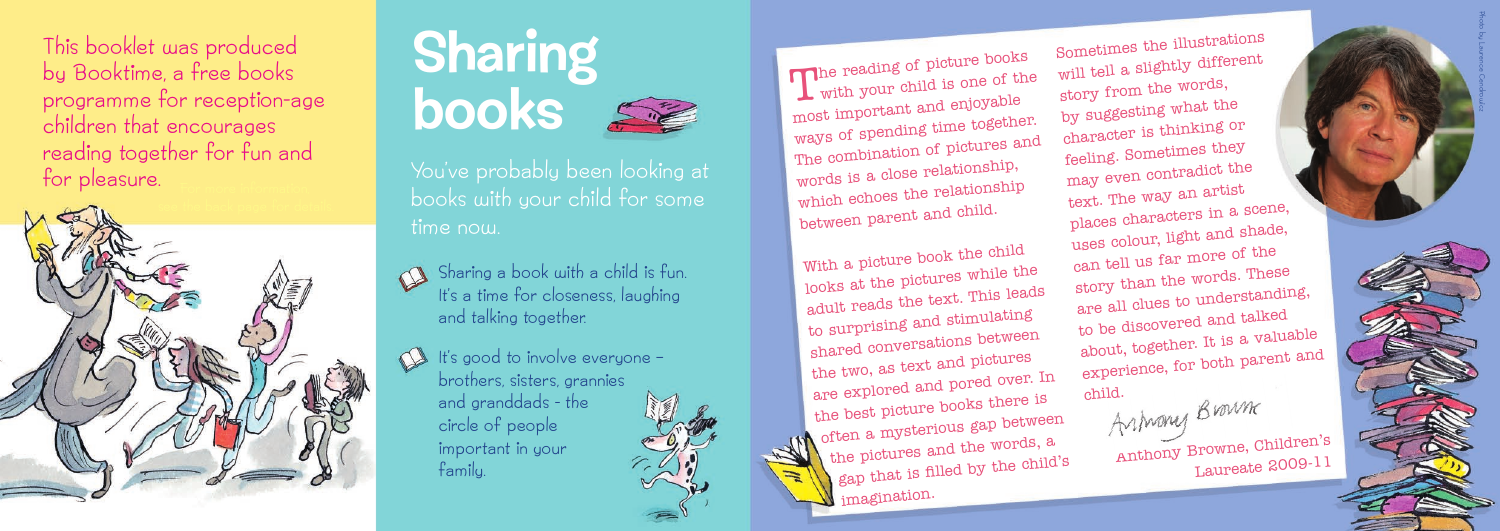## **Some** questions answered

### Is it all right to read to my child in my first language?

### What do I do if my child picks a book that is too hard?

It's great for children to hear stories and rhymes in the language that is spoken at home. Children are much better than adults at dealing with two languages.





You could read part of it and talk about the ideas and pictures. Children can enjoy more difficult books than they can read on their own.

#### How do I find the time?

Getting together with a book for just ten to twenty minutes a day, or several times a week, is a great support.



Why is my child taking longer than others to read?

Most children learn to read between the ages of four and seven, but children really do learn at different rates. What matters is that they know books are fun.



#### How can I find the right book?

- Listen to your child and find out what sort of books he or she enjoys.
- 
- Ask other parents and your child's teacher for tips on what to read.